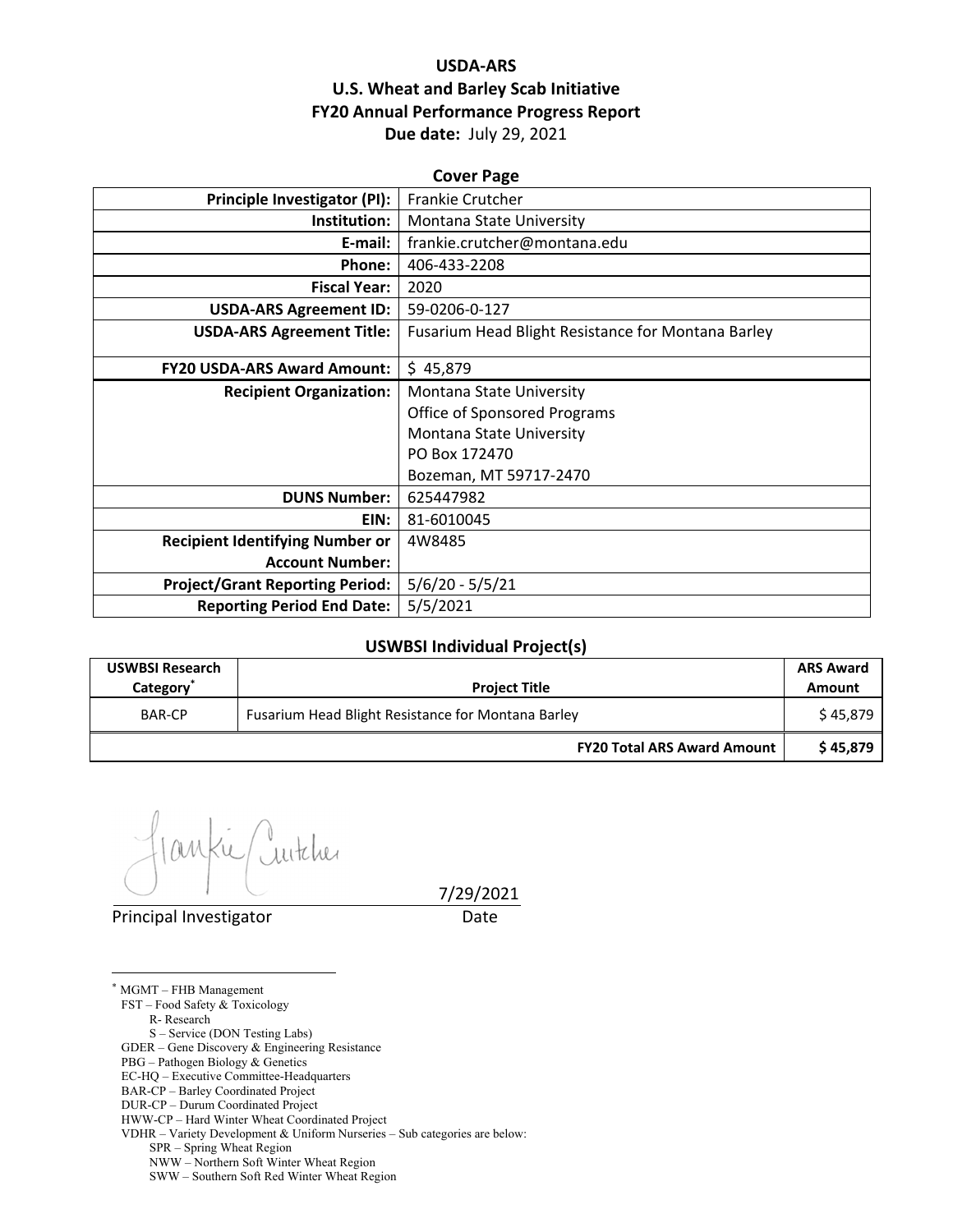**Project 1:** *Fusarium Head Blight Resistance for Montana Barley*

## **1. What are the major goals and objectives of the research project?**

Objective 1: Continue crossing resistant material into Montana lines; field screen resulting progeny in three different environments.

Objective 2: Continue to pyramid resistant lines and screen for resistance in the field for future genotype mapping.

Objective 3: Collect and identify Fusarium isolates from FHB infected barley.

**2. What was accomplished under these goals or objectives?** *(For each major goal/objective, address these three items below.)*

## **a) What were the major activities?**

Objective 1: We field screened progeny that has performed well the last three years in Sidney, North Dakota, and Minnesota. In total, we have included 35 lines in the off‐ station screening. We have also added commonly grown varieties of barley in Montana to the nursery screening this year. Additionally, we are growing lines that have shown promise in the Bozeman Post Farm to test for agronomic and malting characteristics. These have not been harvested yet but we should have results this fall.

Objective 2: Currently, early generation lines from the pyramiding are being rescreened as hill plots at Sidney. In total we are screening 1008 lines including controls as hill plots this year. Last year, the screening was destroyed by birds so it had to be repeated in 2021. However – our anti‐bird equipment that we added this year appears to be working well.

Objective 3: Because of the severe drought in our state this year, no FHB was identified. However, we have completed the morphological and most of the molecular identification of isolates from 2016. We intend to start screening F. gram isolates for chemotype before the end of the year.

#### **b) What were the significant results?**

Objective 1: We were able to obtain disease in a field season with the most severe drought in over 100 years.

Objective 2: We have been able to achieve disease pressure and prevent bird damage.

Objective 3: We are making good progress on isolate identification.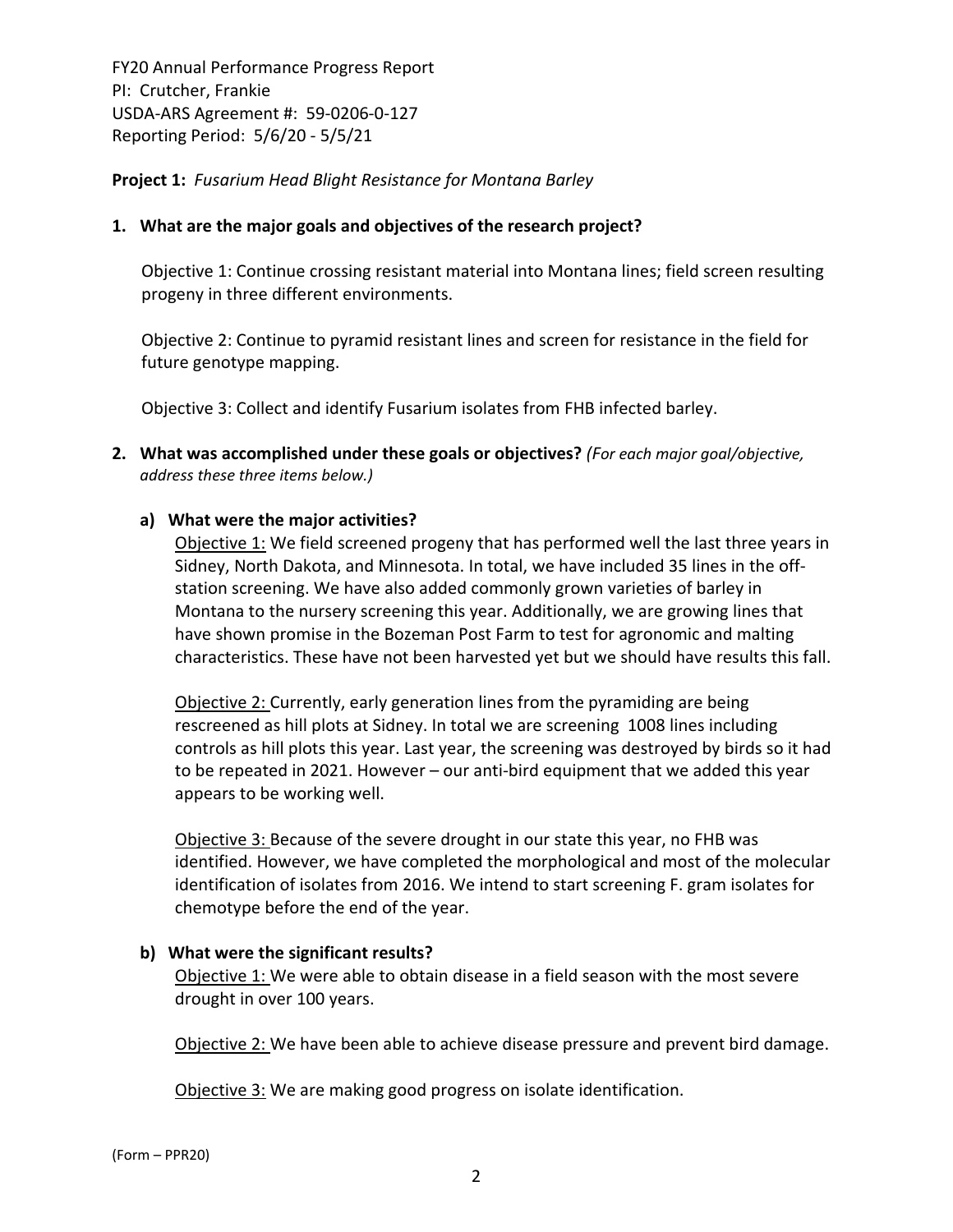#### **c) List key outcomes or other achievements.**

Objective 1: We will identify lines that could be used in future breeding efforts.

Objective 2: In the future, we will use this data to identify lines for genotype by sequencing and eventual marker development.

Objective 3: Identify the members of the Fusarium head blight complex will help us determine the risk of non‐Fusarium graminearum species to the malt barley industry and identify species for future malt quality testing.

# **3. Was this research impacted by the COVID‐19 pandemic (i.e. university shutdowns and/or restrictions, reduced or lack of support personnel, etc.)? If yes, please explain how this research was impacted or is continuing to be impacted.**

Our research was minimally impacted. Like other universities we are under specific hiring restrictions that have decreased the number of our support personnel but this had a minimal impact on the program this year.

## **4. What opportunities for training and professional development has the project provided?**

This project is training one graduate student on Fusarium head blight management and understanding pathogen communities and mycotoxins.

#### **5. How have the results been disseminated to communities of interest?**

Our work on Fusarium head blight has been presented at three field days and plot tours to Montana stakeholders this year. This includes the Eastern Ag Research Center field day, the Southern Ag Research Center field day, and the Swank plot tour.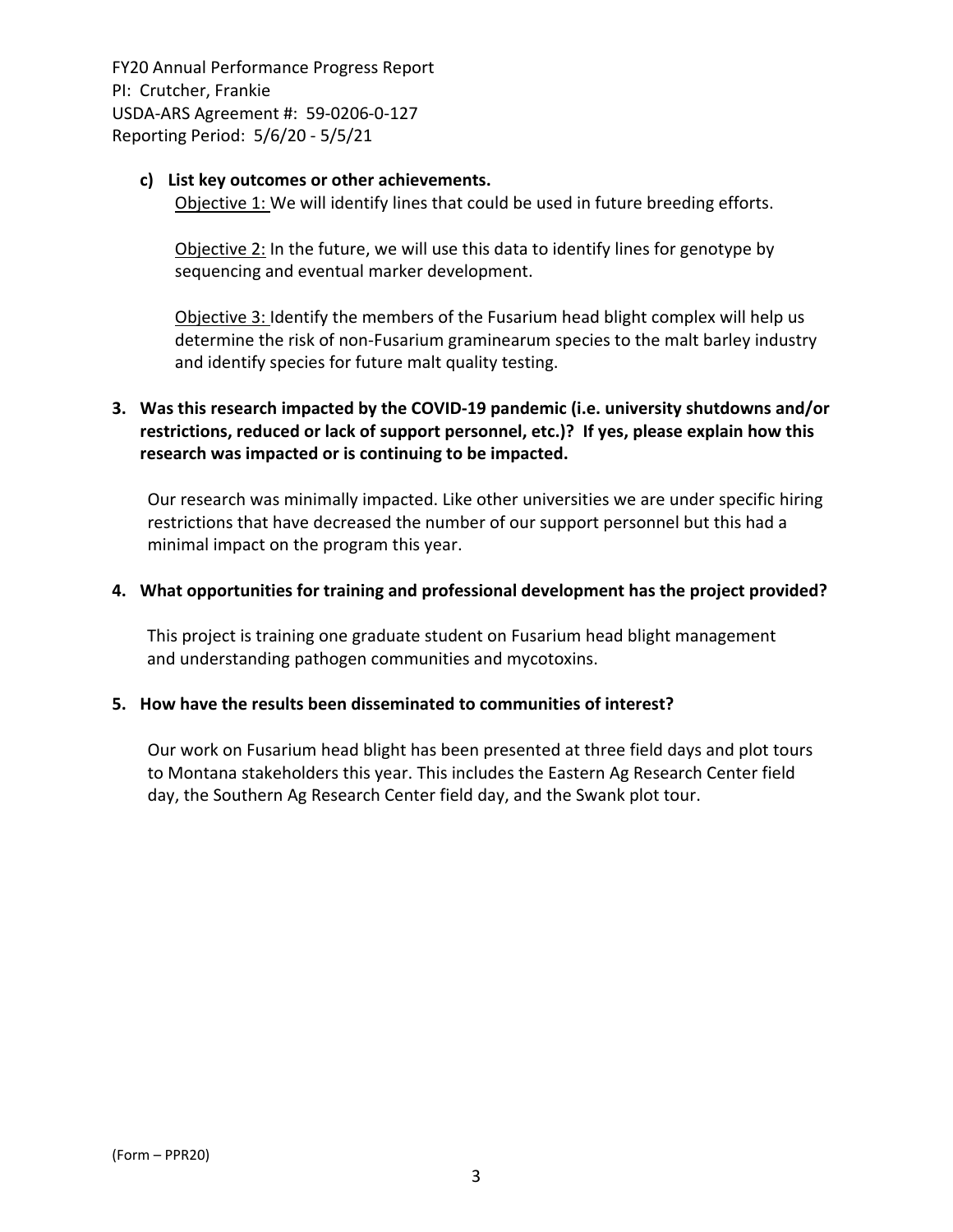# **Training of Next Generation Scientists**

**Instructions:** Please answer the following questions as it pertains to the FY20 award period (5/6/20 ‐ 5/5/21). The term "support" below includes any level of benefit to the student, ranging from full stipend plus tuition to the situation where the student's stipend was paid from other funds, but who learned how to rate scab in a misted nursery paid for by the USWBSI, and anything in between.

**1. Did any graduate students in your research program supported by funding from your USWBSI grant earn their MS degree during the FY20 award period?** ☐Yes ☒No

**If yes, how many?** Click to enter number here.

**2. Did any graduate students in your research program supported by funding from your USWBSI grant earn their Ph.D. degree during the FY20 award period?**

☐Yes ☒No **If yes, how many?** Click to enter number here.

**3. Have any post docs who worked for you during the FY20 award period and were supported by funding from your USWBSI grant taken faculty positions with universities?** ☐Yes ☒No

**If yes, how many?** Click to enter number here.

**4. Have any post docs who worked for you during the FY20 award period and were supported by funding from your USWBSI grant gone on to take positions with private ag‐ related companies or federal agencies?**

☐Yes ☒No

**If yes, how many?** Click to enter number here.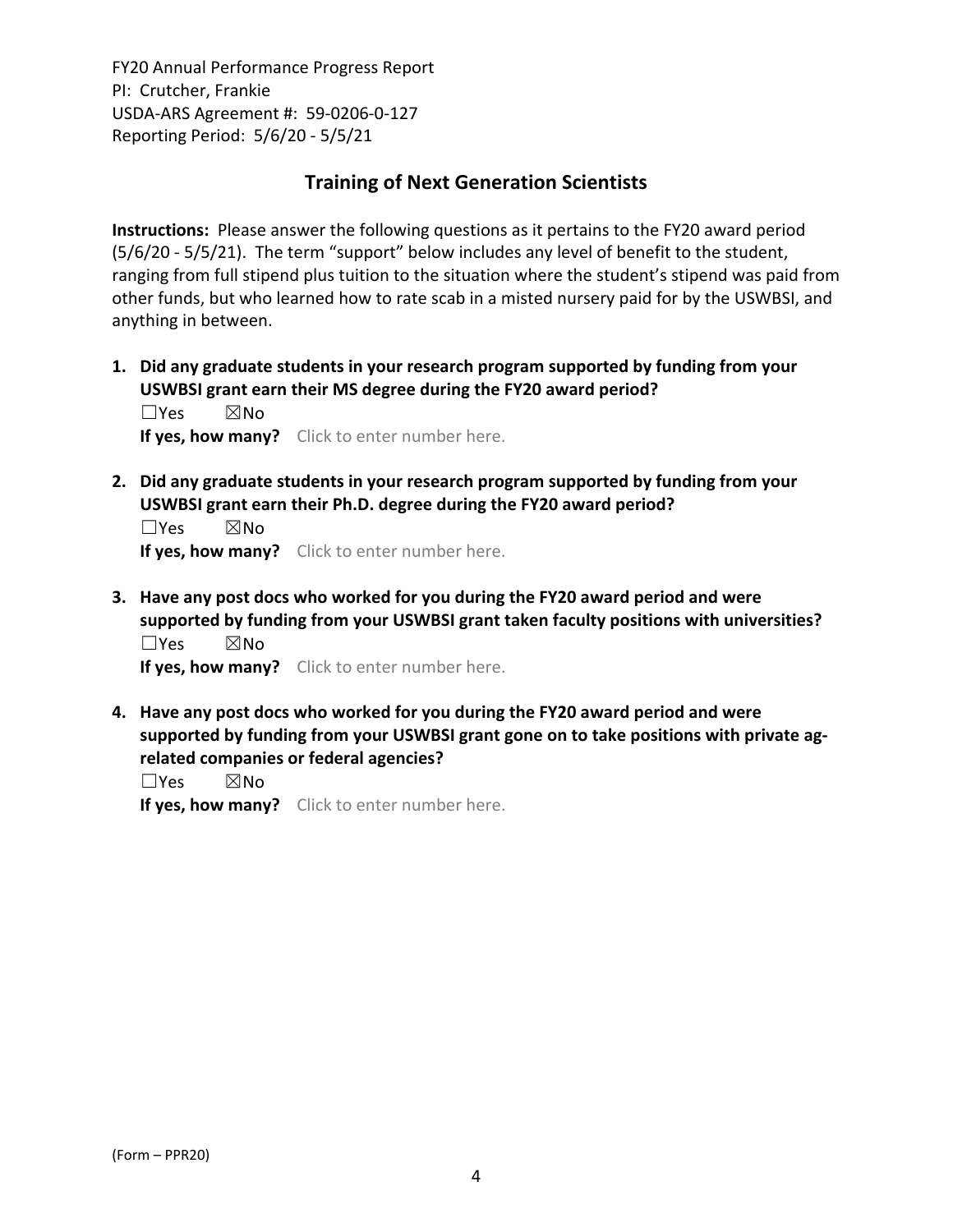# **Release of Germplasm/Cultivars**

**Instructions:** In the table below, list all germplasm and/or cultivars released with full or partial support through the USWBSI during the FY20 award period (5/6/20 - 5/5/21). All columns must be completed for each listed germplasm/cultivar. Use the key below the table for Grain Class abbreviations. 

NOTE: Leave blank if you have nothing to report or if your grant did NOT include any VDHR-related projects.

| <b>Name of Germplasm/Cultivar</b> | <b>Grain Class</b>    | <b>FHB Resistance</b>                                  | <b>FHB</b><br>Rating<br>$(0-9)$ | Year<br><b>Released</b> |
|-----------------------------------|-----------------------|--------------------------------------------------------|---------------------------------|-------------------------|
| N/A                               | Select Grain<br>Class | Select what represents<br>your most resistant<br>check | Enter as<br>text 0-9<br>rating  | Select Year             |
| Click here to enter text.         | Select Grain<br>Class | Select what represents<br>your most resistant<br>check | Enter as<br>text 0-9<br>rating  | Select Year             |
| Click here to enter text.         | Select Grain<br>Class | Select what represents<br>your most resistant<br>check | Enter as<br>text 0-9<br>rating  | Select Year             |
| Click here to enter text.         | Select Grain<br>Class | Select what represents<br>your most resistant<br>check | Enter as<br>text 0-9<br>rating  | Select Year             |
| Click here to enter text.         | Select Grain<br>Class | Select what represents<br>your most resistant<br>check | Enter as<br>text 0-9<br>rating  | Select Year             |
| Click here to enter text.         | Select Grain<br>Class | Select what represents<br>your most resistant<br>check | Enter as<br>text 0-9<br>rating  | Select Year             |
| Click here to enter text.         | Select Grain<br>Class | Select what represents<br>your most resistant<br>check | Enter as<br>text 0-9<br>rating  | Select Year             |
| Click here to enter text.         | Select Grain<br>Class | Select what represents<br>your most resistant<br>check | Enter as<br>text 0-9<br>rating  | Select Year             |
| Click here to enter text.         | Select Grain<br>Class | Select what represents<br>your most resistant<br>check | Enter as<br>text 0-9<br>rating  | Select Year             |
| Click here to enter text.         | Select Grain<br>Class | Select what represents<br>vour most resistant<br>check | Enter as<br>text 0-9<br>rating  | Select Year             |
| Click here to enter text.         | Select Grain<br>Class | Select what represents<br>your most resistant<br>check | Enter as<br>text 0-9<br>rating  | Select Year             |
| Click here to enter text.         | Select Grain<br>Class | Select what represents<br>your most resistant<br>check | Enter as<br>text 0-9<br>rating  | Select Year             |
| Click here to enter text.         | Select Grain<br>Class | Select what represents<br>your most resistant<br>check | Enter as<br>text 0-9<br>rating  | Select Year             |
| Click here to enter text.         | Select Grain<br>Class | Select what represents<br>your most resistant<br>check | Enter as<br>text 0-9<br>rating  | Select Year             |

**NOTE:** List the associated release notice or publication under the appropriate sub-section in the 'Publications' section of the FPR.